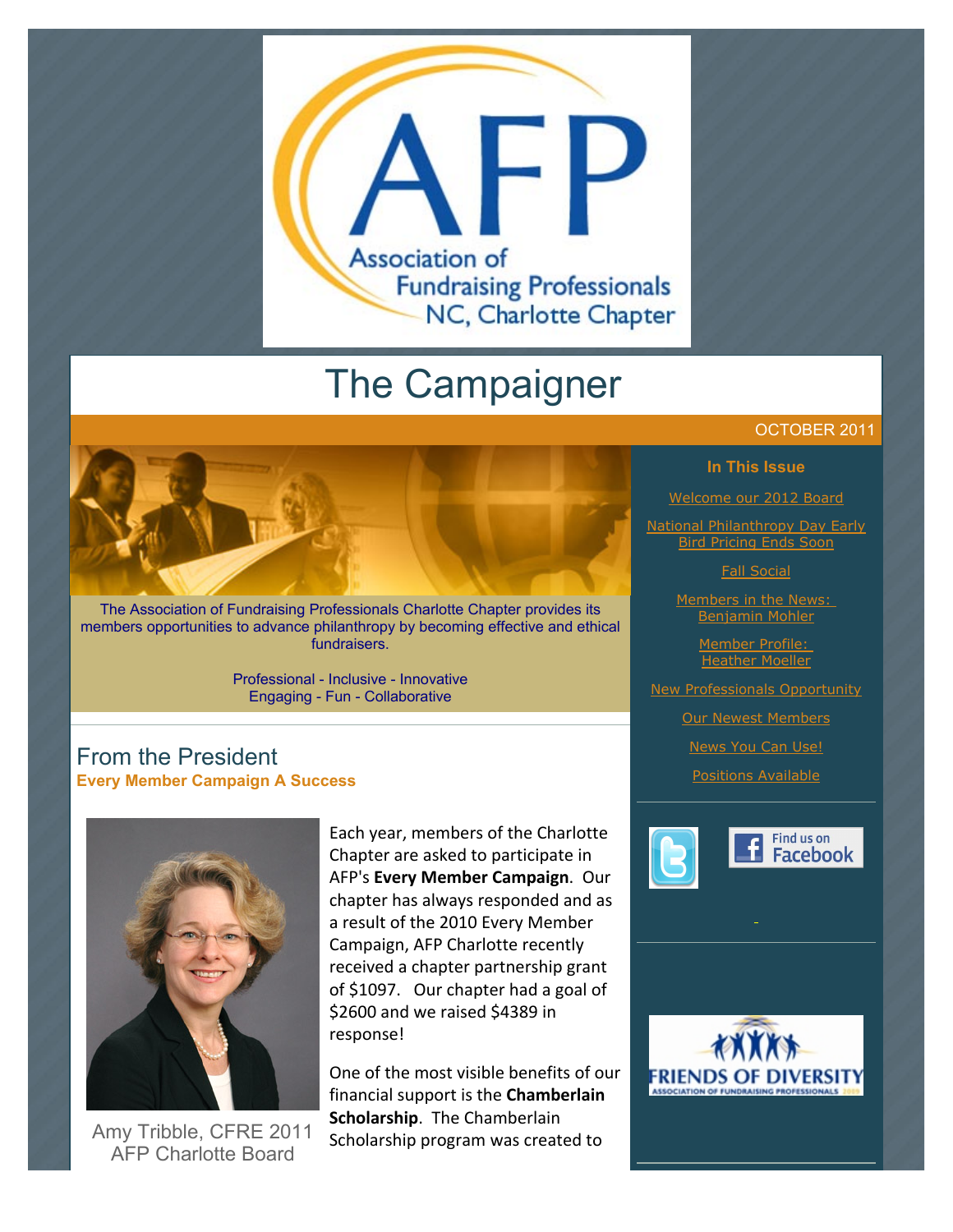President help individuals who are employed as full-time fundraisers in nonprofit

organizations develop their knowledge and skill in fundraising. **The scholarship specifically funds a** \$500 grant to help make it possible for someone who is new to fundraising (no more than five **years experience), and who has never attended** an AFP International Conference, to attend. The deadline for applying for this particular scholarship is TODAY. Download the application



Thank you to all of you who generously donated to this campaign. For **more information about our scholarships, click here.** For questions or more information, contact Scholarships Chair, Shannon Hinson.

# 2012 Board of Directors **SLATE APPROVED AT SEPTEMBER MEETING**

**Officers**

**President:** Katie Benston, CFRE **Immediate Past President:** Amy Tribble, CFRE **President Elect:** Patton McDowell, CFRE **Treasurer:** Jennifer Sheely **Secretary:** Jamie Hayes, CFRE **VP Programming:** Sharon Harrington, CFRE **VP Membership:** Michelle Hamilton, CFRE **VP Outreach:** Armen Boyajian

#### **New Directors** Trish Hobson Basil Lyberg Donna Canzano Adam Cook, CFRE John Horton

**Renewing Directors** Shannon Hinson Brandon Prescott Kelly Lynn, CFRE Ben Mohler, CFRE Beth Fischer, CFRE Grace Lewis, CFRE Joy Paige Stephanie Stenglein Katherine Lambert, CFRE

2011 National Philanthropy Day Early Bird Pricing Extended until October 12th

*Honoring people and organizations who change our community through philanthropy*

### **Positions Available**

Crisis Assistance Ministry - Campaign Manager Position is 30 hours a week

To see more information on this and other available positions, [click here](http://www.afp-charlotte.org/executivereferrals.html)

Sponsored by



#### **[OPEN POSITIONS](http://www.afp-charlotte.org/executivereferrals.html)**

#### **UPCOMING EVENTS**

October 18th [New Professionals Affinity](http://www.afp-charlotte.org/rsvp_details.html?id=3322) Group: Mastering the Develpoment Cycle

October 19th [Breakfast MeetingGoalbusters](http://www.afp-charlotte.org/rsvp_details.html?id=3046)

> October 27th [MEMBERS Fall Social](http://www.afp-charlotte.org/rsvp_details.html?id=3357)

November 9th [National Philanthropy Day](http://www.afp-charlotte.org/rsvp_details.html?id=3284) **Celebration** 

November 16th [Ethics Program: Michael Rose](http://www.afp-charlotte.org/rsvp_details.html?id=3047)

> December 6th [Senior Forum](http://www.afp-charlotte.org/rsvp_details.html?id=3334)

#### **2011 Board of Directors**

EXECUTIVE COMMITTEE

**President Amy Tribble, CFRE** VP of Resource Development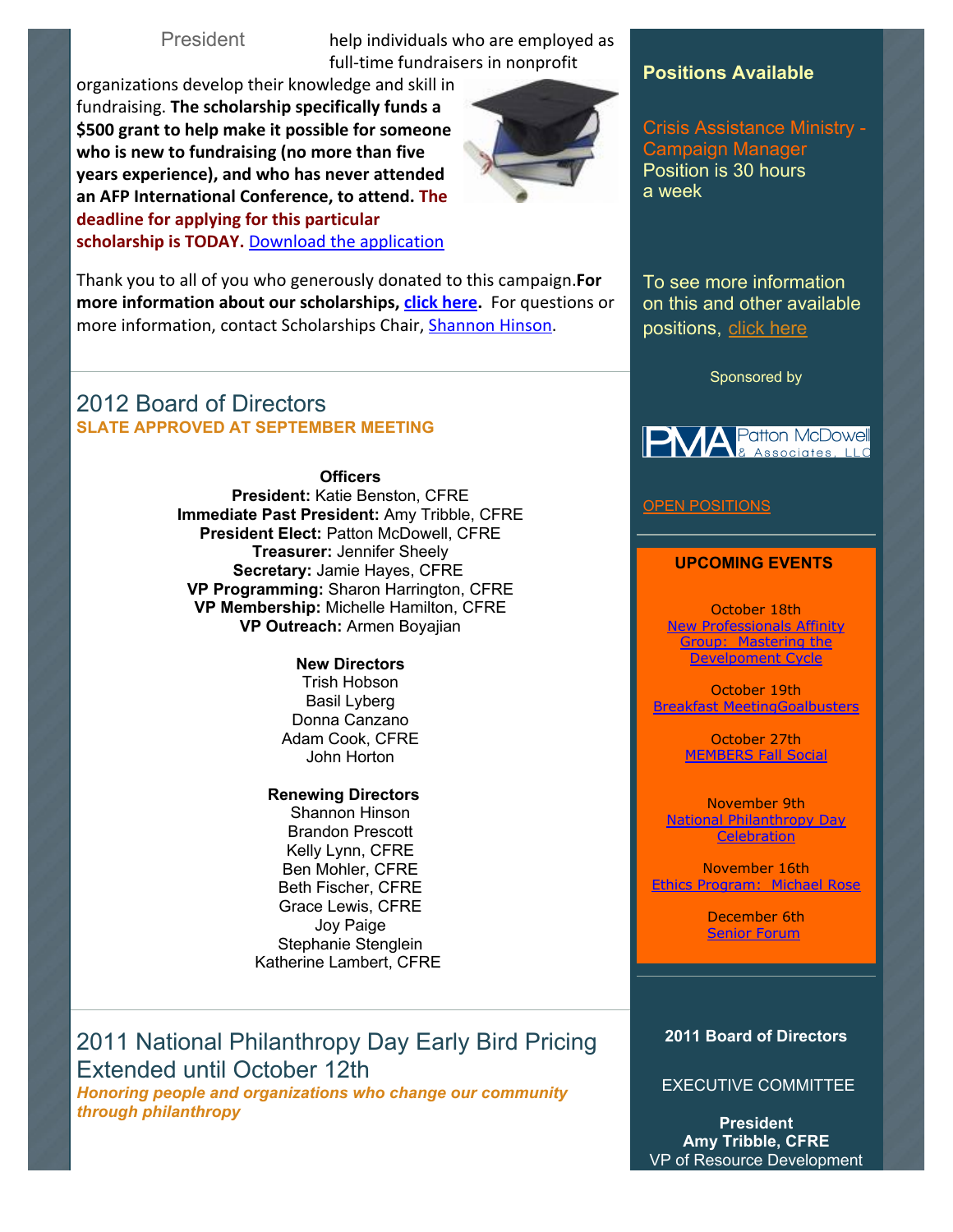#### Arts and Science Council

**President-Elect Katie Benston, CFRE** Chief Program Officer Care Ring

**Vice President, Membership Michelle Hamilton, CFRE** Chief Advancement Officer Crisis Assistance Ministry

Vice President, Programming **Sharon Harrington, JD, CFRE** Assistant VP of Institutional Advancement Johnson C. Smith University

**Vice President, Outreach Armen S. Boyajian** Director of Leadership Giving Catholic Diocese of Charlotte

**Secretary Kelly Lynn, CFRE** Director of Development & Community Engagement Charlotte Family Housing

**Treasurer Jennifer Sheely** Vice President Holy Angels Foundation, Inc.

**Past President. Community Board Training Doug Hartjes, CFRE**

#### **Member Events Grace Lewis, CFRE** Regional Executive/Vice President of Fund **Development** Girls Scouts Carolinas Peaks to Piedemont

**Legislative Joy Paige** VP for Instituional **Advancements** Johnson C. Smith University

**Affinity Groups Beth Fischer, JD, CFRE** Director of Principal Gifts UNC Charlotte

**Senior Forum & Job Opportunities Jenni Gaisbauer, CFRE** Senior Vice President of

#### National Philanthropy Day®

WITH A GIVING HEART

Wednesday, November 9, 2011 Networking 11:15 a.m.; Lunch 11:45 - 1:00 p.m. Charlotte Convention Center

CHANGE THE WORLD

Join us for on Wednesday, November 9 for the 2011 National Philanthropy Day® celebration. Help us honor those who change the world with a giving heart. Tables and individual tickets are on sale now. Table Sponsorship (seating for 8) is \$400 until October 12, after price increases to \$500. Individual Registration is \$40 until October 12, after that price increases to \$60

[To purchase click here.](http://www.afp-charlotte.org/rsvp_details.html?id=3284)

Sponsorship opportunities are still available. To learn more [click here.](http://www.afp-charlotte.org/npdsponsorship.html) For [more information contact Stephanie at 704-372-0956 or email Stephanie](mailto:stephanie.stenglein@gmail.com) **Stenglein** 



# AFP Member Fall Social **Thursday, October 27, 2011**

5:30 - 7:00 PM **\*** Dilworth Neighborhood Grille

Hordeourves, tea and water - Cash bar.

There will be a special "magical" guest and raffle drawings.

#### **\*4:30 - 5:30 SPECIAL OFFERING**

**Interested in obtaining your CFRE?** Come join us for a special networking opportunity to

talk to current CFRE holders! There will also be a drawing for a CFRE Scholarship award! Don't miss this exciting opportunity!!!!

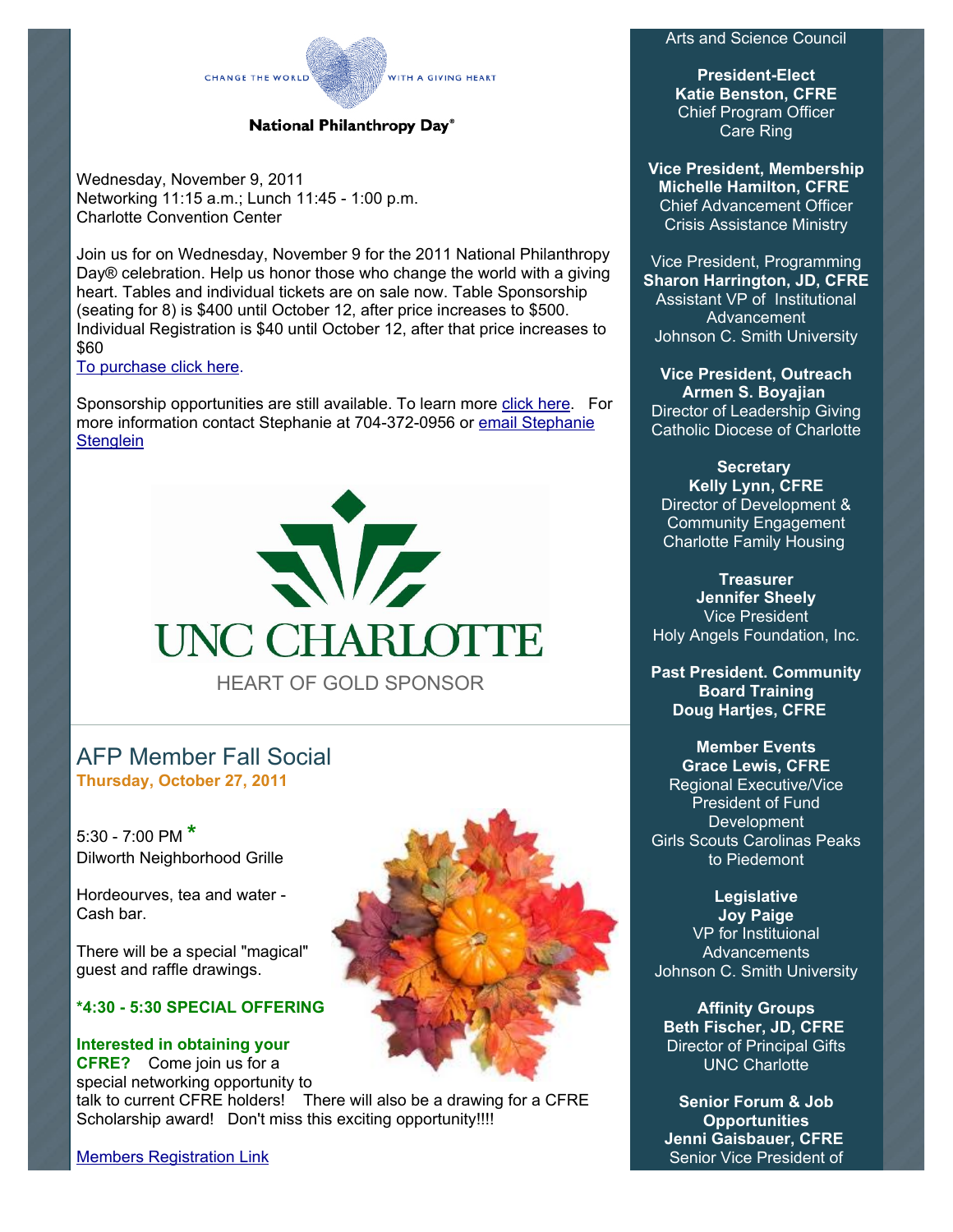## Members in the News **Advancing Philanthropy September/October 2011**

#### **Mentoring Tomorrow's Leaders**

[Benjamin T. Mohler, CFRE,](mailto:ben.mohler@givingthree.org) director of philanthropy and development of the William States Lee College of Engineering at the University of North Carolina in Charlotte, has had a banner year. Since 2010 he not only completed his Master of Arts degree in philanthropy and recertified his CFRE, but he also got married, presented at AFP's international conference in Chicago and closed the largest corporate gift for William States.

The secret to his fundraising success is more than excellent education and intuition for the work. Throughout his career, Mohler has had exceptional mentors. [Read More...](http://www.afp-charlotte.org/customers/102012921065393/filemanager/Advancing_Philanthropy_Sep_Oct_2011_MOHLER.pdf)



Benjamin T. Mohler, CFRE

# Member Profile **[Heather Moeller](mailto:hmoeller@carolinaraptorcenter.org)**

*Where were you born?*

Honolulu, Hawaii

*How and when did you end up in Charlotte?*

I moved here with my parents when I was 3 weeks old. My dad's family is originally from Charlotte.

*Why did you join AFP?*

To network with other fundraisers, gain professional development, and stay abreast of the latest trends in the non-profit sector.



Heather Moeller

*How long have you been a professional fundraiser?* 1 year.

*What has been the greatest benefit of membership for you?*

I won the Chamberlain Scholarship that allowed me to attend the AFP International Conference this year.

*What would you say to others who are considering AFP membership?*

Don't hesitate to join! It will be one of the smartest decisions you make for your career. You will meet passionate people and gain insight into the world of fundraising. It's one of the best tools to become the best fundraiser you can be!

**Development** Levine Museum of the New South

**NC Philanthropy Conference Jamie Hayes, CFRE** Director of Development Presbyterian Healthcare **Foundation** 

**Scholarships Shannon Hinson** Director of Annual Fund Thompson Child & Family Focus

**Finance & Certification Katherine Lambert, CFRE** Executive Vice President Girl Scouts, Hornets' Nest Council

**Finance & Sponsorships Patton McDowell, CFRE** President Patton McDowell & Associates

**Mentoring Benjamin T. Mohler, CFRE** Director of Philanthropy and Development The University of North Carolina at Charlotte The William States Lee College of Engineering

**Membership Recruitment & Retention, Every Member Campaign Brandon Prescott** Associate Director of Individual Giving Council for Children's Rights

**National Philanthropy Day Stephanie Stenglein** Annual Campaign and Patron

Information Manager Charlotte Symphony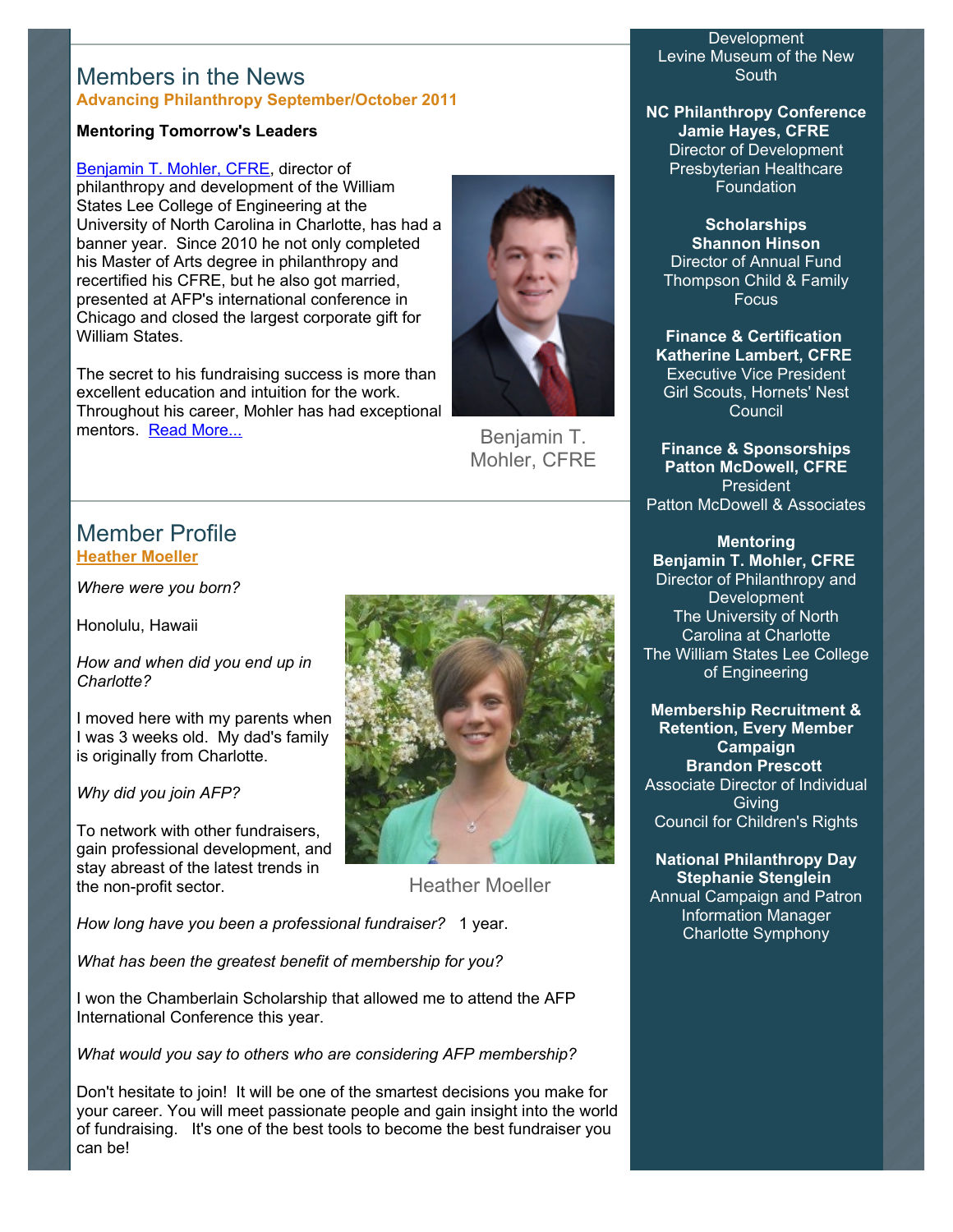# New Professionals Affinity Group **MASTERING THE DEVELOPMENT CYCLE**

Do you have less than 5 years of experience in the development field? Would you like to bounce ideas or questions off colleagues?

October 18th 3:30 pm - 5:00 pm \* Olde Providence Racquet Club

3:30 - 4:00 Registration/Networking 4:00 - 5:00 Program "Mastering the Development Cycle" 5:00 - 6:00 Reception



FREE for AFP Members (but you must register) - Guests \$10.00 [Registration Link](http://www.afp-charlotte.org/rsvp_details.html?id=3322)

# New Members **WELCOME!**

[Sharon Bremer](mailto:sbremer@alexanderyouthnetwork.org) Development Officer, The Relatives [Rebecca Wellborn Grant](mailto:rgrant@tlccharlotte.org) Development Director, The Learing Collaborative [Ed W. McLean](mailto:ed@ruralhill.net) Senior Advisor for Development, Historic Rural Hill, Inc **[Dorothy Sharp](mailto:sharp.leibowitz@gmail.com)** 

**[Wendy Sweet](mailto:wsweet@nlts.edu)** Executive Assistant, New Life Theological Seminary [Steffi Travis](mailto:stravis@careringnc.org) Chief Development Officer, Care Ring

# News from AFP International

[Contact Congress to Oppose Cap on Charitable Deduction!](http://www.afpnet.org/Audiences/PublicPolicyIssueDetail.cfm?ItemNumber=6128) 

[Civic Engagement by the Numbers](http://www.afpnet.org/Audiences/ReportsResearchDetail.cfm?ItemNumber=6039)

[Free AFP/HEP Webinar: Strategies to Grow Matching Gift Results](https://www1.gotomeeting.com/register/224497456)  Wednesday, October 12th, 2-3 PM

**[AFP Launches Tool to Help Fundraisers Assess, Strengthen Ethical](http://www.afpnet.org/Audiences/MemberNewsDetail.cfm?ItemNumber=6126) Performance**